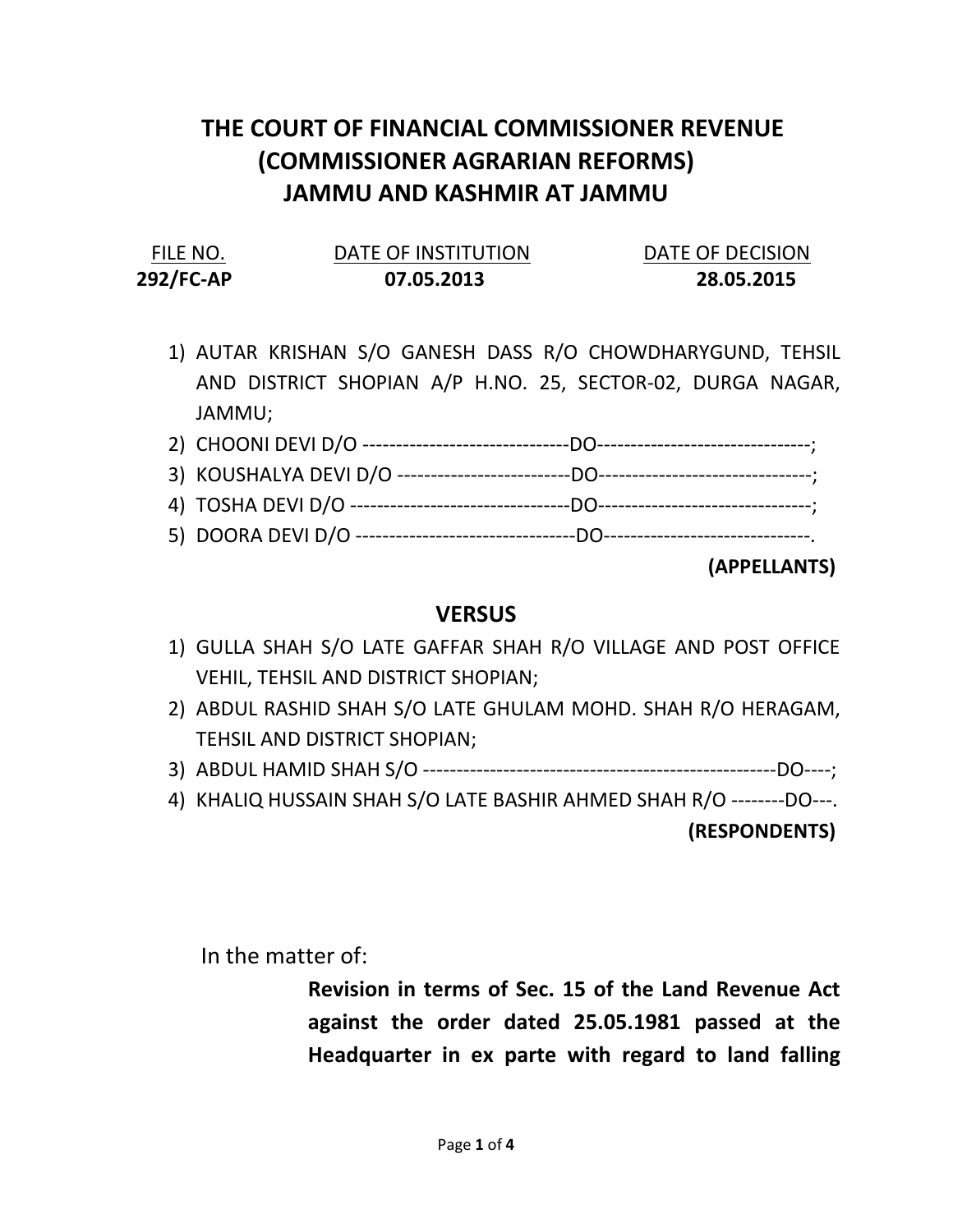## under Khasra No. 84, 86, 94, 95, 108, 123 and 205 in village Chowdharygund, Tehsil and district Shopian.

 For Appellants --- Adv. J. M. Razdan/Adv. M. L. Bhat For Respondents --- Advocate Danish Butt

### J U D G E M E N T

- 1) The summarised facts of the case are that one Pt. Ganesh Dass, father of the appellants herein was an owner of the landed property falling under Khasra No. 41, 84, 86, 94, 95, 108, 123 and 205 in village Chowdharygund, Shopian. The mutation No. 163 dated 25.05.1981 was attested (Attesting Officer not known) with regard to land measuring 15 Kanals and 15 Marlas falling under these Khasra numbers correcting the girdawari entries in favour of one Ahmed and his brother Gulla Shah both sons of Gaffar Shah (Half) and Abdul Hamid, Bashir and Abdul Rashid all sons of Gullah Mohd. Shah (Half) from Kharif, 1971. Later, mutation No. 172 dated 04.01.1983 under Sec. 4 and mutation No. 221 dated 09.01.1988 under Sec. 8 of the Agrarian Reforms Act, 1976 was also attested in their favour.
- 2) Aggrieved, the appellants herein challenged mutations No. 172 and 221 before this court on various grounds. Earlier, this court had observed that the impugned mutations were attested by a Revenue Officer who was not competent to do so. Moreover, before attesting the mutation, the Revenue Officer ought to have summoned all the concerned parties, should have himself gone to the spot, conducted an enquiry as to the veracity of the facts before satisfying himself that the entry of Kharif, 1971 needed to be rectified. All this does not appear to have been done. Also, a proviso to Rule 14 of the Agrarian Reforms Rules, 1977 (inserted vide SRO 244 of 1981) lays down that no Naib-Tehsildar shall attest any disputed mutation or a mutation where the correction of any entry of khasra girdawari is involved unless empowered to do so. The impugned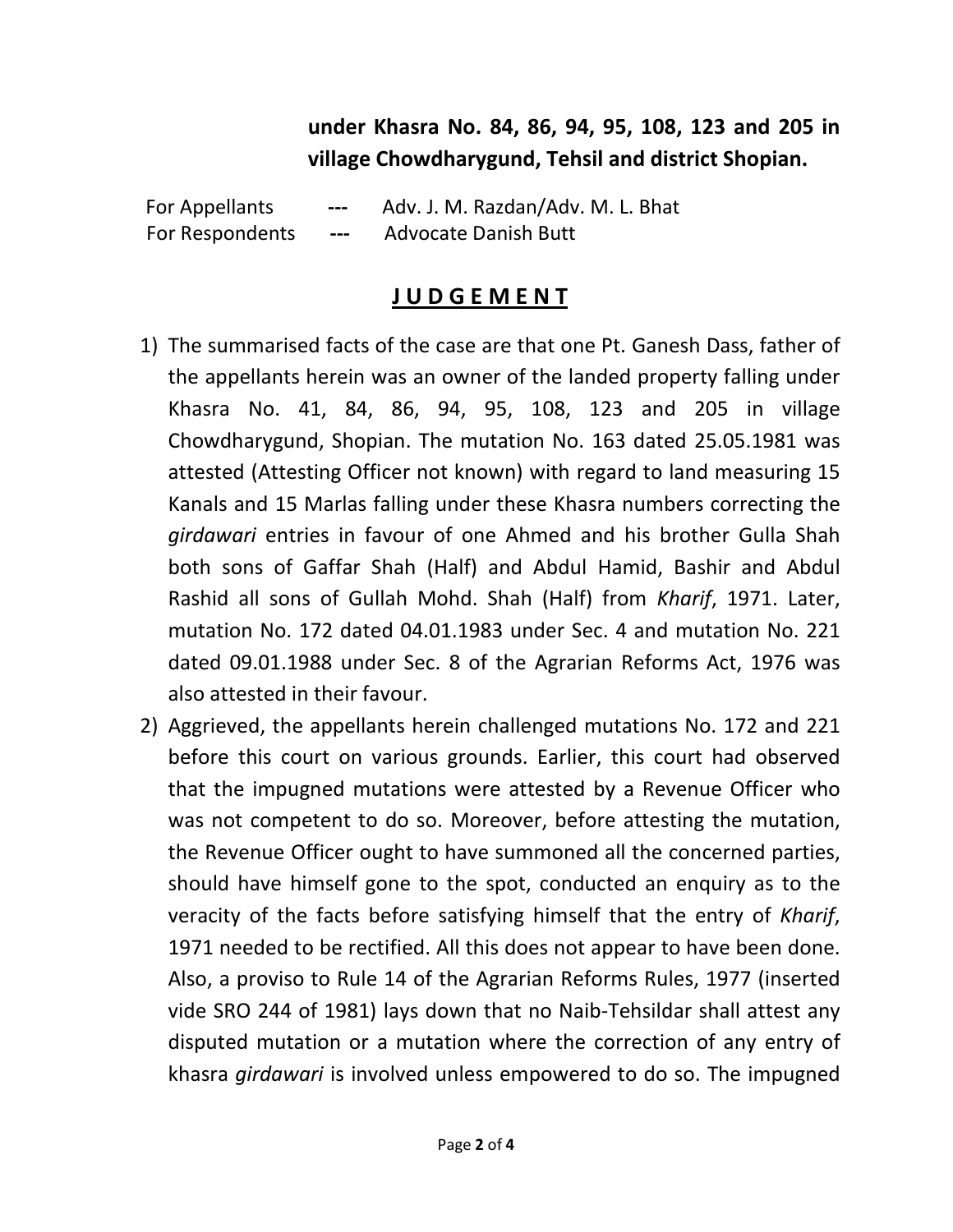mutations were, therefore, set aside vide this court order dated 13.02.2013.

- 3) The petitioners have now assailed the order dated 25.05.1981 passed on mutation No. 163 attested to correct the girdawari entries of Kharif, 1971. It is mentioned that Rule 4 of the Agrarian Reforms Rules, 1977 provides that if in the course of attestation of mutations, anyone objects to the correctness of an entry in the Khasra girdawari, a Revenue Officer not below the rank of Tehsildar, shall, after giving an opportunity of being heard to all the concerned, conduct an enquiry on spot in respect of such mutation and give his finding thereon either confirming the impugned entry or indicating what entry should be made. The impugned mutation was thus required to be attested on-the-spot and in presence of the parties concerned but instead it was attested at the Headquarters. No opportunity of being heard was provided to the owners of the land. The respondents in their written arguments have claimed that this all was NOT necessary because this was a consented order. However, the respondents have not placed on record a copy of the "consented agreement" between the parties and have also NOT explained on what grounds such a 'consent' was given by the late Ganesh Dass for a correction in girdawari. Thus, on all accounts, the impugned mutation is liable to be set aside.
- 4) Further, a cursory look at the impugned mutation shows that the GQ has not compared the old entries with the new ones in the impugned mutation. Rule 21 of the Standing Order 23-A lays down that the Field Qanungo should see as to whether the **Surat Sabiq** is correct as per the Jamabandi. He must compare and attest by personal examination the papers to ensure that every entry made by the Patwari in the **Parat Patwar** and the **Parat Sarkar** is correct. He must also note in the **Parat** Sarkar that he has done so with the date below his report with his signatures on both the **Parats**. But the same has not been done in the impugned mutation.